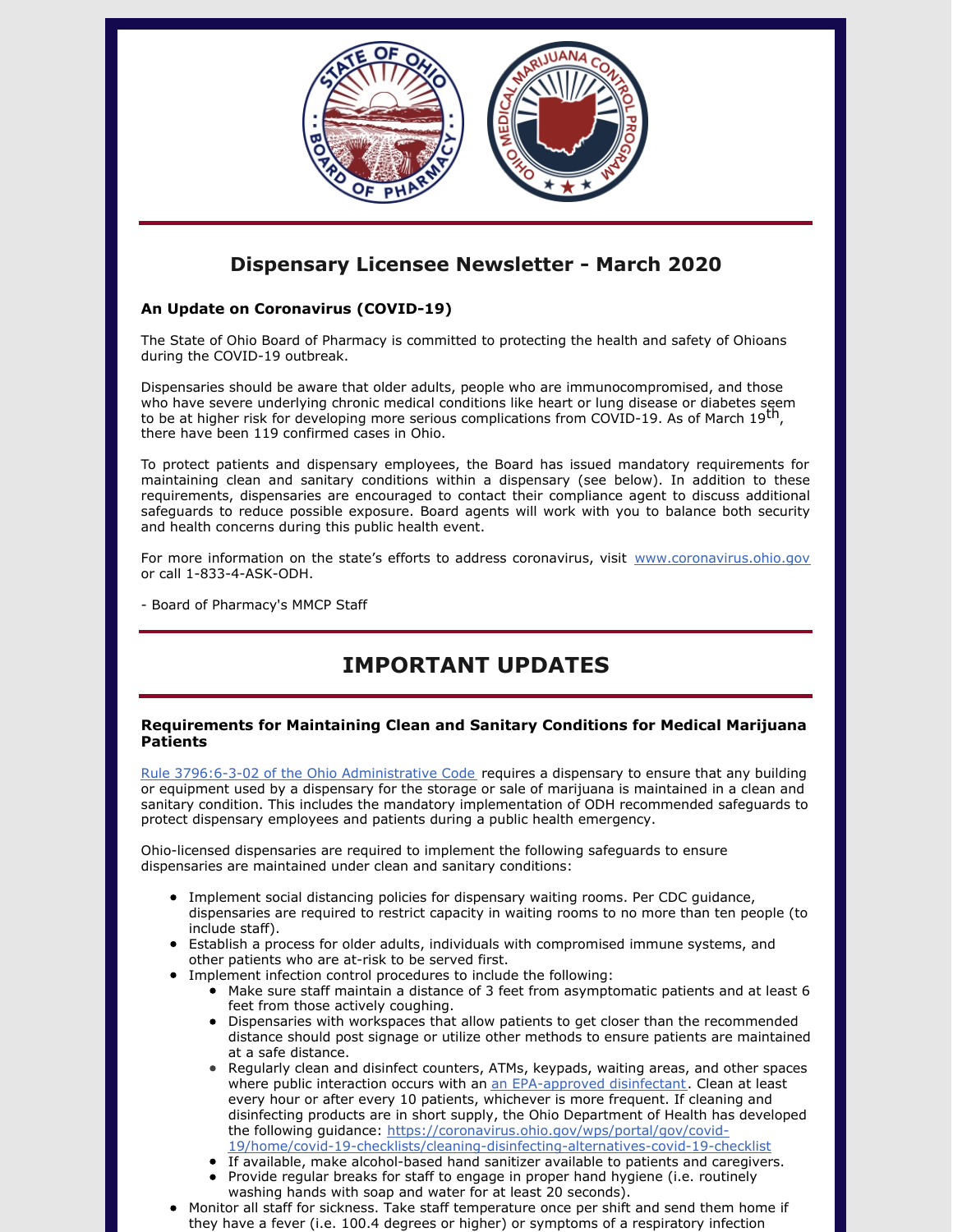(coughing or shortness of breath).

#### **Guidance for CTR Physicians**

On March 18, 2020, the State Medical Board of Ohio met and voted to suspend enforcement of telemedicine regulations for licensees during the COVID-19 pandemic. This will allow physicians with a CTR to use telemedicine in place of in-person visits to make recommendations and renewals for medical marijuana.

CTR physicians are also encouraged to add caregivers for their medical marijuana patients, as many patients may be at higher risk for illness and should not be visiting dispensaries to purchase their medical marijuana. Caregivers may now be registered by the CTR physician without an in-person visit. However, caregivers will still be subject to review and processing by the State of Ohio Board of Pharmacy before they are eligible for registration. Board staff will be working diligently to process new caregiver registrations as soon as possible.

Physicians must document their use of telemedicine and meet minimal standards of care. The Medical Board will provide advance notice before resuming enforcement of the above regulation when the state emergency orders are lifted.

Click [here](https://www.med.ohio.gov/Portals/0/Resources/COVID-19/3_18 Telemed Guidance Updated March 18.pdf?ver=2020-03-18-215407-857) to view the current state and federal Telemedicine Guidance.

#### **Expired Registrations**

Now that it has been over one year since the activation of the Patient & Caregiver Registry, we are beginning to see patients and caregivers whose registrations are expiring. Please make sure to check the expiration date on a registrant's card in the Registry when they enter a dispensary. If the expiration date on their card has passed, they are **not** authorized to purchase medical marijuana.

### **LICENSING**

#### **Employee Badges**

During the time MMCP staff are working remotely, employees will receive a PDF image of their badge that must be kept on their person at all times while they have access to the dispensary. It is also suggested that Designated Representatives of the facility confirm the employee's licensing status on the [eLicense](http://r20.rs6.net/tn.jsp?f=001Ppa8LpgGEITvus1_j2qshafvVvnKWokNmS1j4CD5NtuUS2ufFV1QTJurGEuZsLUhw7X5YmkpkD206WXO5LPi3XXtZ2msKOosjQK38inLFvpSQnNIT1BgdLl6r3DbnAqen42qtY6dECuUIcIpv5QNznBN46A8IgpdKmh1R-NOklE=&c=lmmA-egMkRf6uw3cvjo9urE5euB0STcI3VTmJl20IX3eJTcUR0D3aA==&ch=xbPUy1Tfch_A-KwTexwc-KWCMqHvRb7pzRDyUwT6BvS7hxnNPLSjqA==) lookup feature to ensure they display as 'Active.'

## **COMPLIANCE**

#### **Sales to Minors**

Pursuant to OAC 3796:8-2-03, vaporization is not an authorized method of administration for registered patients under the age of 18. This includes plant material and metered oil or solid preparation for vaporization. Designated Representatives must ensure dispensary staff is verifying the age of the patient prior to dispensing to their caregiver. Any dispensing to a minor of a prohibited form or method is a violation of the aforementioned rule.

#### **Signatures**

Dispensaries are prohibited from utilizing electronic signatures and/or pre-signed forms when submitting requests through the compliance portal. The forms specifically list on of the following statements:

- **"Electronic or digital signatures are not acceptable."**
- **"This form must be manually signed in ink. Digital signatures will NOT be accepted."**

It is important to remember the attestation at the bottom of these forms requires the signee to attest to the authenticity and authorization of each submission. The request forms may NOT be presigned (in ink) or signed with an electronic or digital signature. The designated representative and/or otherwise authorized signee shall review each submission to ensure compliance and accuracy, prior to signing and submitting each request. Future submissions determined to be presigned or contain a digital signature will be denied. Please contact your applicable BOP agent with any questions.

### **DISPENSARY OPERATIONS**